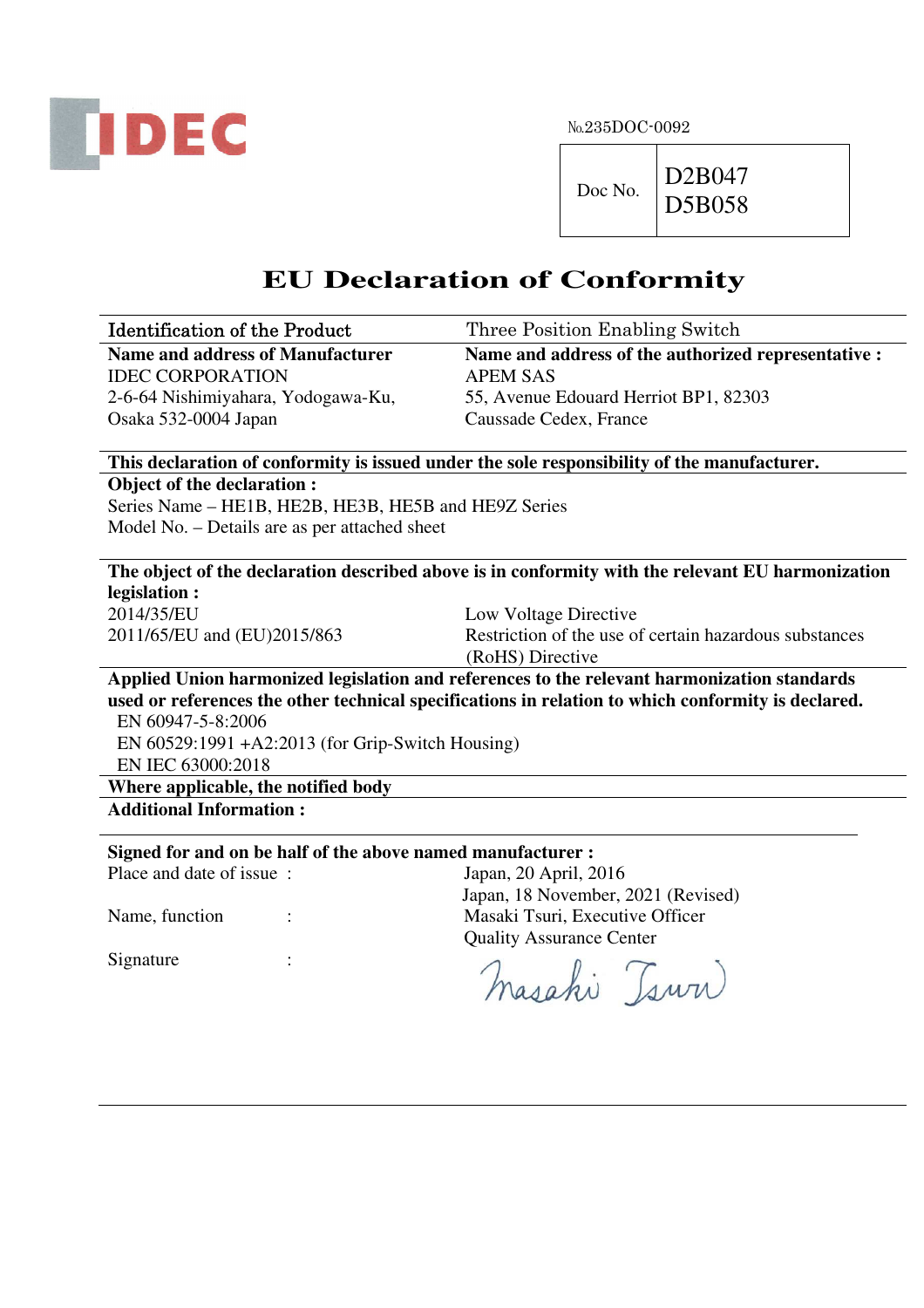

No.235DOC-0092

| Doc No. | D2B047 |
|---------|--------|
|         | D5B058 |
|         |        |

20 April, 2016 1 April, 2018 (Revised) Page 1 of 2

## **HE1B Series**

| $\frac{\text{HE1B}}{(1)} \quad - \quad \frac{\text{M}}{(2)} \quad \frac{1}{(3)} \quad \frac{\text{N}}{(4)} \quad \frac{2^{******}}{(5)}$                                                                                                                         |                      |  |  |  |                                                                     |
|------------------------------------------------------------------------------------------------------------------------------------------------------------------------------------------------------------------------------------------------------------------|----------------------|--|--|--|---------------------------------------------------------------------|
|                                                                                                                                                                                                                                                                  |                      |  |  |  |                                                                     |
| $(1)$ Series HE1B                                                                                                                                                                                                                                                |                      |  |  |  |                                                                     |
| $(2)$ Action                                                                                                                                                                                                                                                     |                      |  |  |  |                                                                     |
|                                                                                                                                                                                                                                                                  | M: Momentary         |  |  |  |                                                                     |
| (3) Number of contact of 3-position switch                                                                                                                                                                                                                       |                      |  |  |  |                                                                     |
|                                                                                                                                                                                                                                                                  | 1: 1 contact         |  |  |  |                                                                     |
| (4) Mounting style                                                                                                                                                                                                                                               |                      |  |  |  |                                                                     |
|                                                                                                                                                                                                                                                                  | Blank: Side mounting |  |  |  |                                                                     |
|                                                                                                                                                                                                                                                                  | N: Top mounting      |  |  |  |                                                                     |
| (5) Manufacturer Control Number (may be followed)                                                                                                                                                                                                                |                      |  |  |  |                                                                     |
|                                                                                                                                                                                                                                                                  |                      |  |  |  | ****** Additional letters and/or numbers (may be including hyphens) |
| <b>HE2B Series</b>                                                                                                                                                                                                                                               |                      |  |  |  |                                                                     |
| $\frac{\text{HE2B}}{(1)} \quad - \quad \frac{\text{M}}{(2)} \quad \frac{2}{(3)} \quad \frac{0}{(4)} \quad \frac{0}{(5)} \quad \frac{\text{H}}{(6)} \quad \frac{\text{P}}{(7)} \quad \frac{\text{Y}}{(8)} \quad \frac{-\text{x}+\text{x}+\text{x}+\text{x}}{(9)}$ |                      |  |  |  |                                                                     |
| $(1)$ Series HE2B<br>$(2)$ Action                                                                                                                                                                                                                                |                      |  |  |  |                                                                     |
| $M_{\rm H}$ , $M_{\rm C}$ meantains                                                                                                                                                                                                                              |                      |  |  |  |                                                                     |

| IVI.                                       | <b>NIOHEIRALY</b>                               |                      |           |    |            |  |  |  |
|--------------------------------------------|-------------------------------------------------|----------------------|-----------|----|------------|--|--|--|
| (3) Number of contact of 3-position switch |                                                 |                      |           |    |            |  |  |  |
| 2:                                         | 2 contacts                                      |                      |           |    |            |  |  |  |
| (4) Release monitor switch                 |                                                 |                      |           |    |            |  |  |  |
| 0:                                         | None                                            | $\exists$ :          | 1 contact | 2: | 2 contacts |  |  |  |
| (5) Push monitor switch                    |                                                 |                      |           |    |            |  |  |  |
| 0:                                         | None                                            | $\sim$ 1:            | 1 contact | 2: | 2 contacts |  |  |  |
| $(6)$ Operating force (position 2 to 3)    |                                                 |                      |           |    |            |  |  |  |
|                                            |                                                 | Blank: Standard type |           |    |            |  |  |  |
| H:                                         | High operating force                            |                      |           |    |            |  |  |  |
| (7) Flange and rubber boot                 |                                                 |                      |           |    |            |  |  |  |
|                                            | Blank: Circumference flange without rubber boot |                      |           |    |            |  |  |  |
| $P$ :                                      | Circumference flange with rubber boot           |                      |           |    |            |  |  |  |
| F:                                         | Both-end flange without rubber boot             |                      |           |    |            |  |  |  |
| (8) Material and color of rubber boot      |                                                 |                      |           |    |            |  |  |  |
|                                            | Blank: Without rubber boot                      |                      |           |    |            |  |  |  |
| Y:                                         | Silicon rubber / yellow                         |                      |           |    |            |  |  |  |
| <b>B</b> :                                 | Silicon rubber / black                          |                      |           |    |            |  |  |  |
| Y1:                                        | NBR/PVC polyblend / yellow                      |                      |           |    |            |  |  |  |
| B1:                                        | NBR/PVC polyblend / black                       |                      |           |    |            |  |  |  |
|                                            |                                                 |                      |           |    |            |  |  |  |

N1: NBR/PVC polyblend / gray

(9) Manufacturer Control Number (may be followed)

\*\*\*\*\*\*: Additional letters and/or numbers (may be including hyphens)